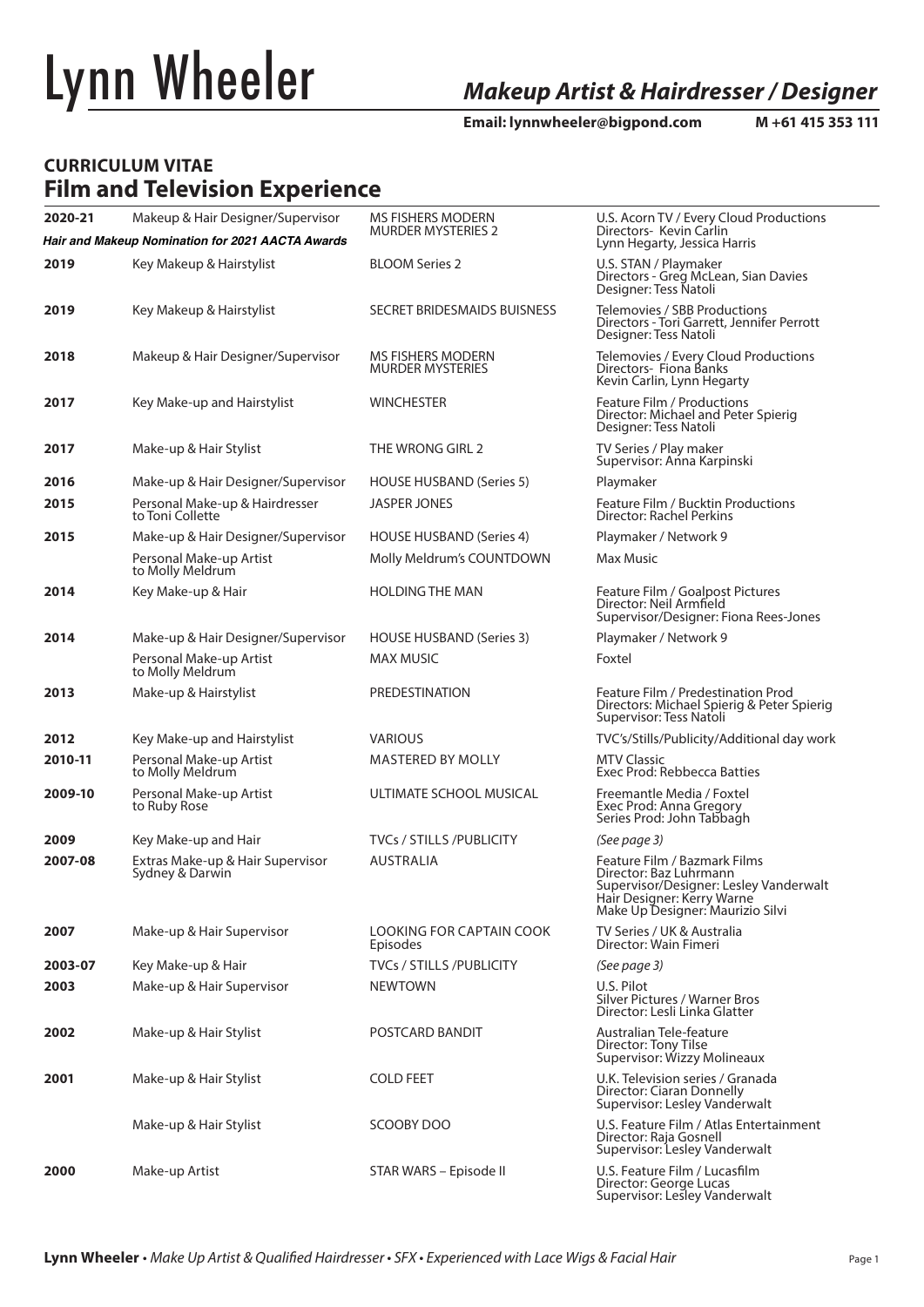#### **Email: lynnwheeler@bigpond.com M +61 415 353 111**

| 1999-2000 | Hair Stylist                                                                                                                           | <b>MOULIN ROUGE</b>                                 | Feature Film / Bazmark Films<br>Director: Baz Luhrmann<br>Designer: Aldo Signoretti<br>Supervisor: Lesley Vanderwalt                                |
|-----------|----------------------------------------------------------------------------------------------------------------------------------------|-----------------------------------------------------|-----------------------------------------------------------------------------------------------------------------------------------------------------|
| 1998-99   | Make-up & Hair Stylist                                                                                                                 | <b>FARSCAPE</b>                                     | U.S. Sci-Fi TV series<br>Designer: Lesley Vanderwalt                                                                                                |
| 1998      | Make-up & Hair Supervisor                                                                                                              | <b>STRANGE PLANET</b>                               | <b>Feature Film</b><br>Director: Emma-Kate Croghan                                                                                                  |
| 1997      | Make-up & Hair Stylist                                                                                                                 | <b>BABE: PIG IN THE CITY</b>                        | Feature Film / Kennedy Miller<br>Director: George Miller<br>Designer: Lesley Vanderwalt                                                             |
|           | Make-up & Hair Stylist                                                                                                                 | <b>DOOM RUNNERS</b>                                 | Tele-feature<br>Director: Brendan Mahar<br>Supervisor: Nikki Gooley                                                                                 |
|           | Make-up & Hair Supervisor                                                                                                              | <b>SUGAR FACTORY</b>                                | Feature Film<br>Director: Robert Carter                                                                                                             |
| 1996      | Key Make-up & Hair Stylist<br><b>DARK CITY</b><br>Saturn Award Nomination<br>(Academy of Science Fiction, Fantasy & Horror Films USA). |                                                     | Feature Film / New Line Cinema<br>Director: Alex Proyas<br>Supervisor: Lesley Vanderwalt                                                            |
|           | Make-up & Hair Stylist                                                                                                                 | THE TERRITORIANS                                    | Tele-feature<br>Director: Michael Offer<br>Supervisor: Fiona Rees Jones                                                                             |
|           | <b>Key Hair Stylist</b>                                                                                                                | <b>HART TO HART</b>                                 | US Tele-feature<br>Director: Chris Nyby                                                                                                             |
|           | Key Hair Stylist /<br>Val Kilmer's Personal Hairdresser /<br>Creature FX Makeup Assistant                                              | THE ISLAND OF DR MOREAU                             | US Feature Film / New Line Cinema<br>Director: John Frankenheimer<br><b>Stan Winston Studio</b>                                                     |
|           | Make-up & Hair Supervisor                                                                                                              | <b>MISSION TOP SECRET Series 2</b><br>(One episode) | TV Series / Grundy Productions                                                                                                                      |
| 1994-95   | Make-up & Hair Supervisor                                                                                                              | THE MIGHTY MORPHIN<br><b>POWER RANGERS</b>          | Feature Film / Twentieth Century Fox US<br>Director: Brian Spencer                                                                                  |
| 1994      | Make-up & Hair Stylist                                                                                                                 | <b>BABE</b>                                         | <b>Feature Film</b><br>Kennedy Miller Pictures/Universal Pictures<br>Producer: George Miller<br>Director: Chris Noonan<br>Supervisor: Carolyn Tyrer |
| 1993      | Make-up Assistant & Hair Stylist                                                                                                       | <b>EBBTIDE</b>                                      | <b>Feature Film</b><br>Director: Craig Lahiff<br>Supervisor: Beverly Freeman                                                                        |
|           | Make-up Assistant & Hair Stylist                                                                                                       | <b>METAL SKIN</b>                                   | <b>Feature Film</b><br>Director: Geoffrey Wright<br>Supervisor: Christine Miller                                                                    |
|           | Make Up Assistant & Hairdresser                                                                                                        | THE ADVENTURES OF<br><b>BLACK BEAUTY</b>            | TV Series / Pro Films<br>Supervisor: Fiona Rees Jones                                                                                               |
| 1992      | Make Up Assistant & Hairdresser                                                                                                        | THE FLYING DOCTORS                                  | TV Series / Crawford Productions<br>Director: Various                                                                                               |
| 1989-1992 | Various feature, television, commercials & stills shoots                                                                               |                                                     |                                                                                                                                                     |

### **Additional Days:**

| Make Up & Hair | MAD MAX - FURY ROAD (AUSTRALIA) Feature Film |              |
|----------------|----------------------------------------------|--------------|
|                | KNOWING                                      | Feature Film |
|                | <b>BLACK BALLOON</b>                         | Feature Film |
|                | PARADISE ROAD                                | Feature Film |
|                | <b>HAPPY FFFT</b>                            | Feature Film |
|                | OSCAR & LUCINDA                              | Feature Film |
|                | I FRANKENSTEIN                               | Feature Film |
|                | THE MULE                                     | Feature Film |

#### **Referees:**

Ms Lesley Vanderwalt - Make Up & Hair Designer 2016 Academy Award Winner: Make-up & Hair Designer (Mad Max – Fury Road) Email: lesleyvanderwalt@gmail.com

Tess Natoli - Make Up & Hair Designer Email: tessybear@ozemail.com.au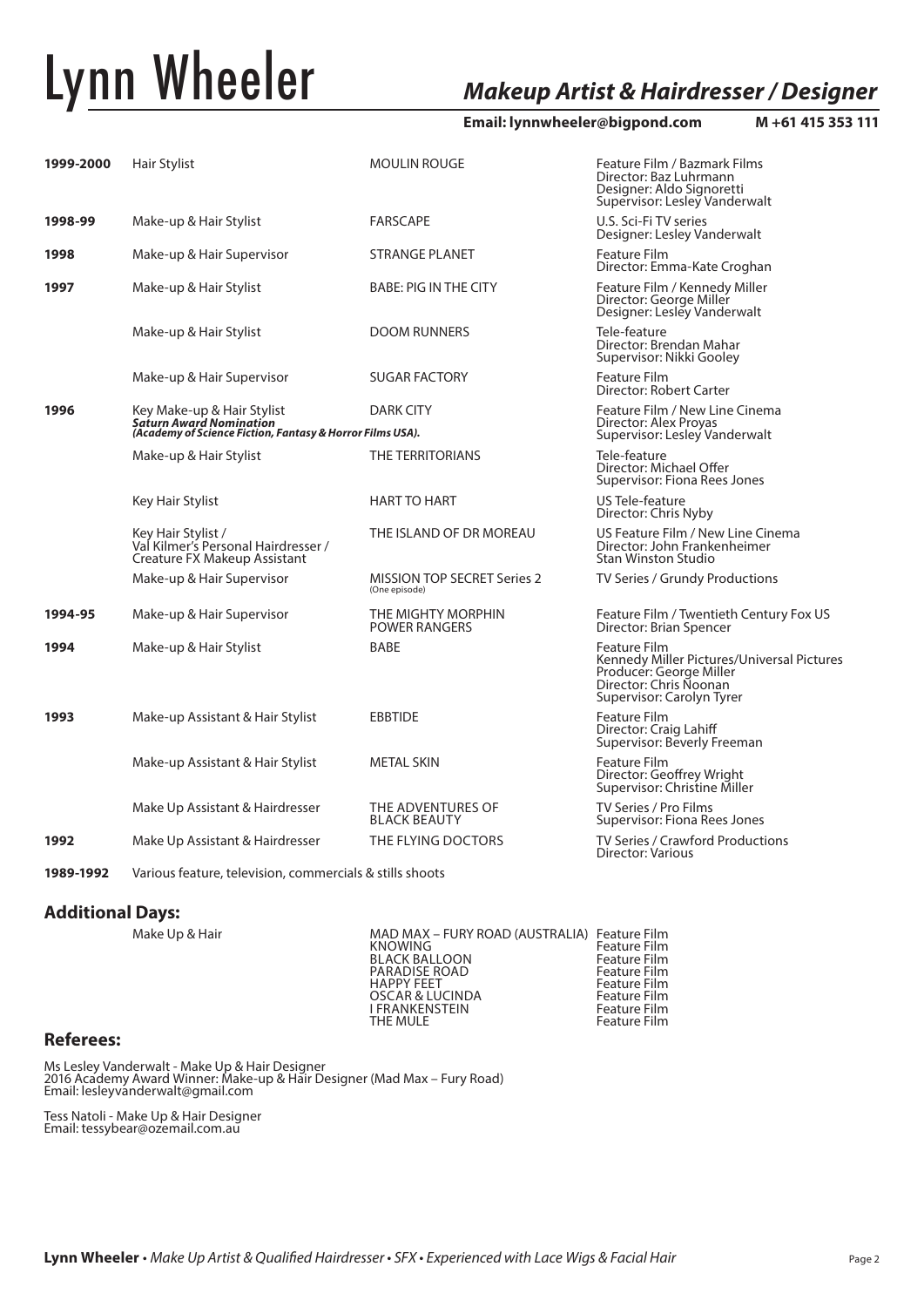**Email: lynnwheeler@bigpond.com** 

### **CURRICULUM VITAE TVCs**

#### **Key Makeup & Hairdresser**

| <b>Client / Product</b>        | <b>Director</b>         | <b>Company</b>            |
|--------------------------------|-------------------------|---------------------------|
| <b>Bonds</b>                   |                         | Collider Films (2021)     |
| Lexus                          | Rob Stanton-Cook        | Collider Films (2021)     |
| Triple M                       |                         | (2021)                    |
| <b>Birds Eye</b>               |                         | Collider Films (2021)     |
| Xbox                           | <b>Garth Davis</b>      | (2020)                    |
| Lexus                          | <b>Rob Stanton-Cook</b> | Collider Films (2020)     |
| Pepsi / Cola                   | Koichi Iquchi           | Red Sneakers (2019)       |
| Four NTwenty                   | Ash Bolland             | Interrogate (2019)        |
| OPSM                           | Patrick Hughes          | Finch (2019)              |
| Latitude                       | <b>Lizzy Bailey</b>     | <b>Guilty (2019)</b>      |
| Youi                           | <b>Bryon Cawood</b>     | Youi PTYLTD (2019)        |
| L'oreal La Roche-Posay         | Craig MacLean           | Mr Smith (2018)           |
| Powerade                       | Pete Moore              | Thirteen & Co (2018)      |
| <b>VAMFF</b>                   |                         | Schwarzkopf (2018)        |
| Twinings (Rachel Finch)        | Max Miller              | Prodigious (2018)         |
| <b>Compare the Markert</b>     | Dave Scanlon            | Passion Pictures (2018)   |
| Priceline                      | Jack Naylor             | Collider Films (2018)     |
| Renault-Koleos                 | Scout Jackson           | Flinders Lane (2018)      |
| Lexus                          | <b>Daniel Hartz</b>     | Viewmaster Hamburg (2018) |
| Fox Sports                     | Micca Delaney           | Winifred (2018)           |
| Holden                         | <b>Stephen Carroll</b>  | Revolver (2018)           |
| Youi Switch                    | Matt Moore              | (2018)                    |
| Mitsubishi                     | Luke Huxham             | Green Tea Films (2018)    |
| Office Works                   | Rob Stanton-Cook        | Collider Films (2018)     |
| Sportsbet                      | <b>Barney Howells</b>   | Sportsbet (2018)          |
| AGL                            | Uncle Friendly          | Goodoil Films (2017)      |
| NAB AFLW History in the Making | <b>Stephen Carroll</b>  | Revolver (2017)           |
| Mazda                          | Scott Otto Anderson     | Photoplay Films (2017)    |
| Loreal - La Roche Posay        | Craig MacLean           | Mt Smith (2017)           |
| AAMI                           | Owen Trevor             | Rabbit Content (2017)     |
| <b>ABBA Anniversary</b>        |                         | Molly Meldrum (2017)      |
| NAB - Home Owners              | <b>Stephen Carroll</b>  | Revolver (2017)           |
| Belong                         | Nick Kelly              | The Sweet Shop (2017)     |
| Faulding - Same But Different  | Jim - Jess              | JWT Melbourne (2017)      |
| Victoria Hiring                |                         | Flare (2017)              |
| Kmart                          | Angus Lee Fobes         | Collider Films (2017)     |
| <b>TAC</b>                     | Dylan Pharazyn          | The Seet Shop (2017)      |
| This Girl Can                  | Celeste Geer            | Airbag Productions (2017) |
| Office Works                   | Rob Stanton-Cook        | Collider Films (2017)     |
| <b>Quit Cancer Council</b>     | David Rittey            | Airbag Productions (2016) |
| <b>RACV</b>                    | Damien Toogood          | Rapid Films (2016)        |
| Crown                          | Ken Lambert             | Sheepish Lion (2016)      |
| Aria Awards                    |                         | Molly Meldrum (2016)      |
| <b>Max Music</b>               |                         | Molly Meldrum (2016)      |
| AFL - "Finals"                 | Jamie Doolan            | Cummins & Partners (2015) |
| <b>TAC</b>                     | <b>Bruce Hunt</b>       | Revolver (2015)           |